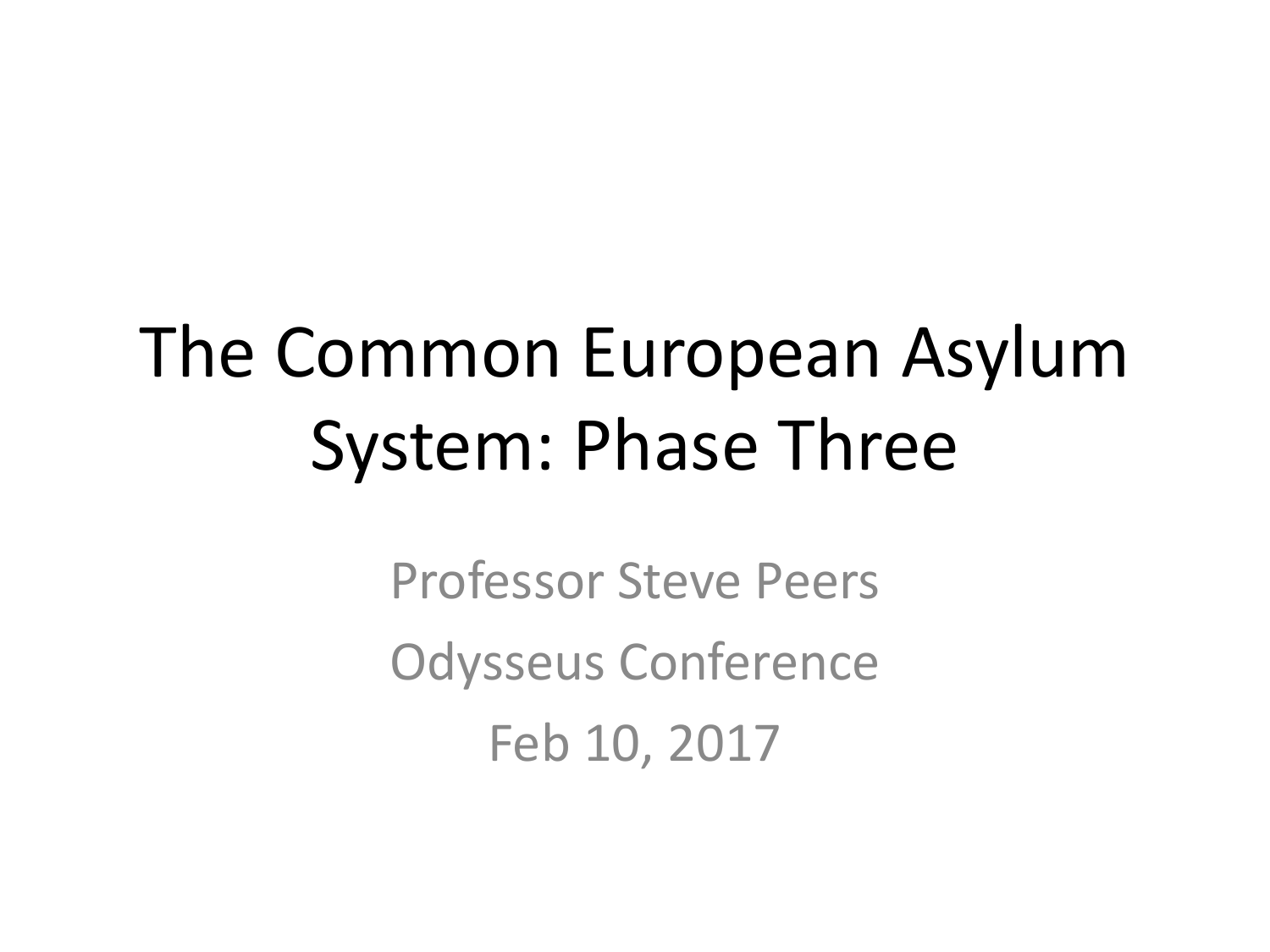## Background

- Phase I and II legislation: Dublin Reg, Eurodac, Qualification Directive, Reception Conditions Directive, Procedures Directive
- Phase I: 2003-2005
- Phase II: 2011-2013: last deadline July 2015
- European Asylum Support Office set up 2010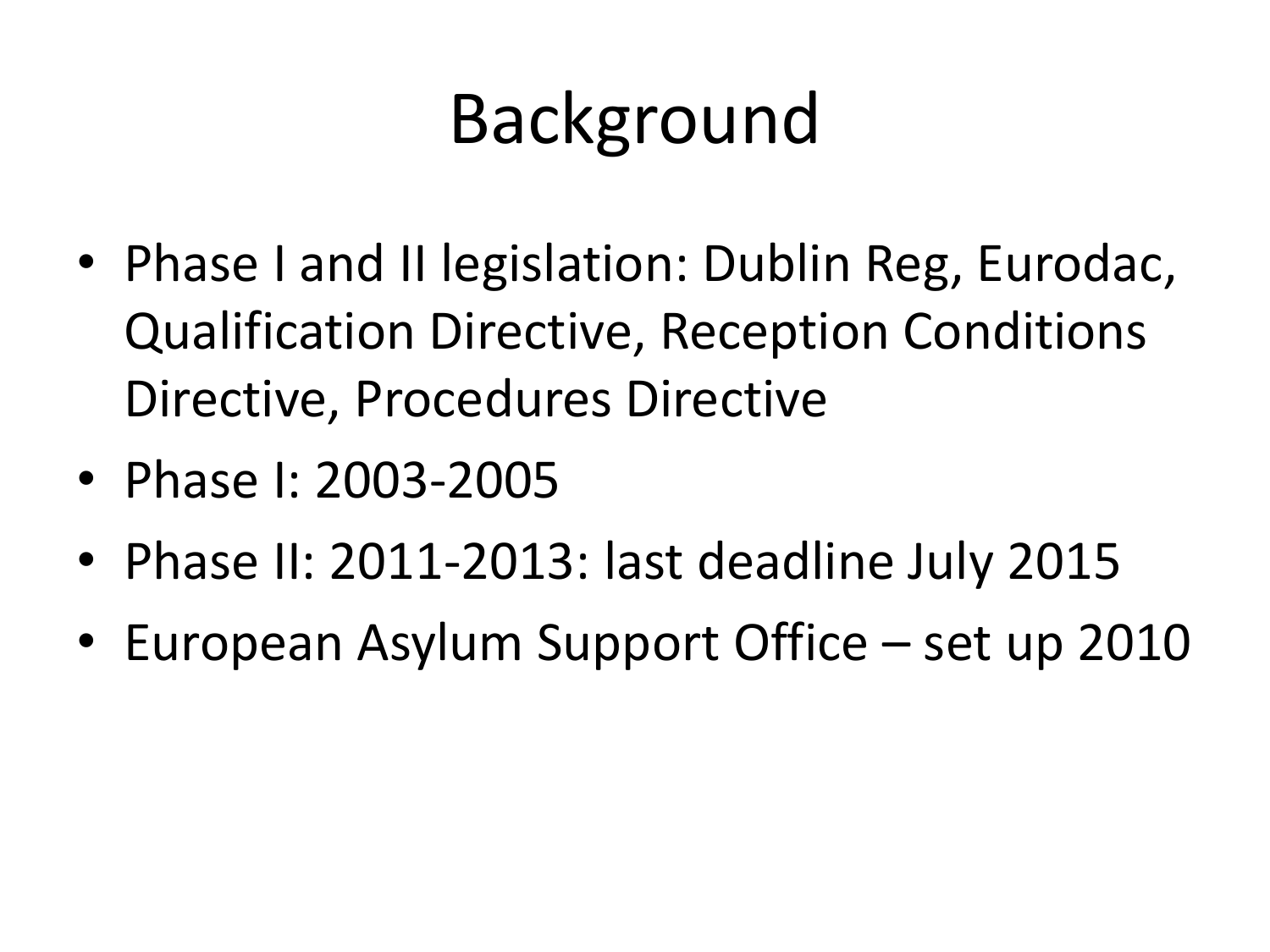# 2016 proposals

- May 2016: Dublin IV, Eurodac, EU Asylum Agency proposals
- July 2016: qualification, procedures, reception condition, resettlement proposals
- Dec 2016: Council agreed position on Eurodac and asylum agency
- EP: draft reports on agency, Eurodac, reception conditions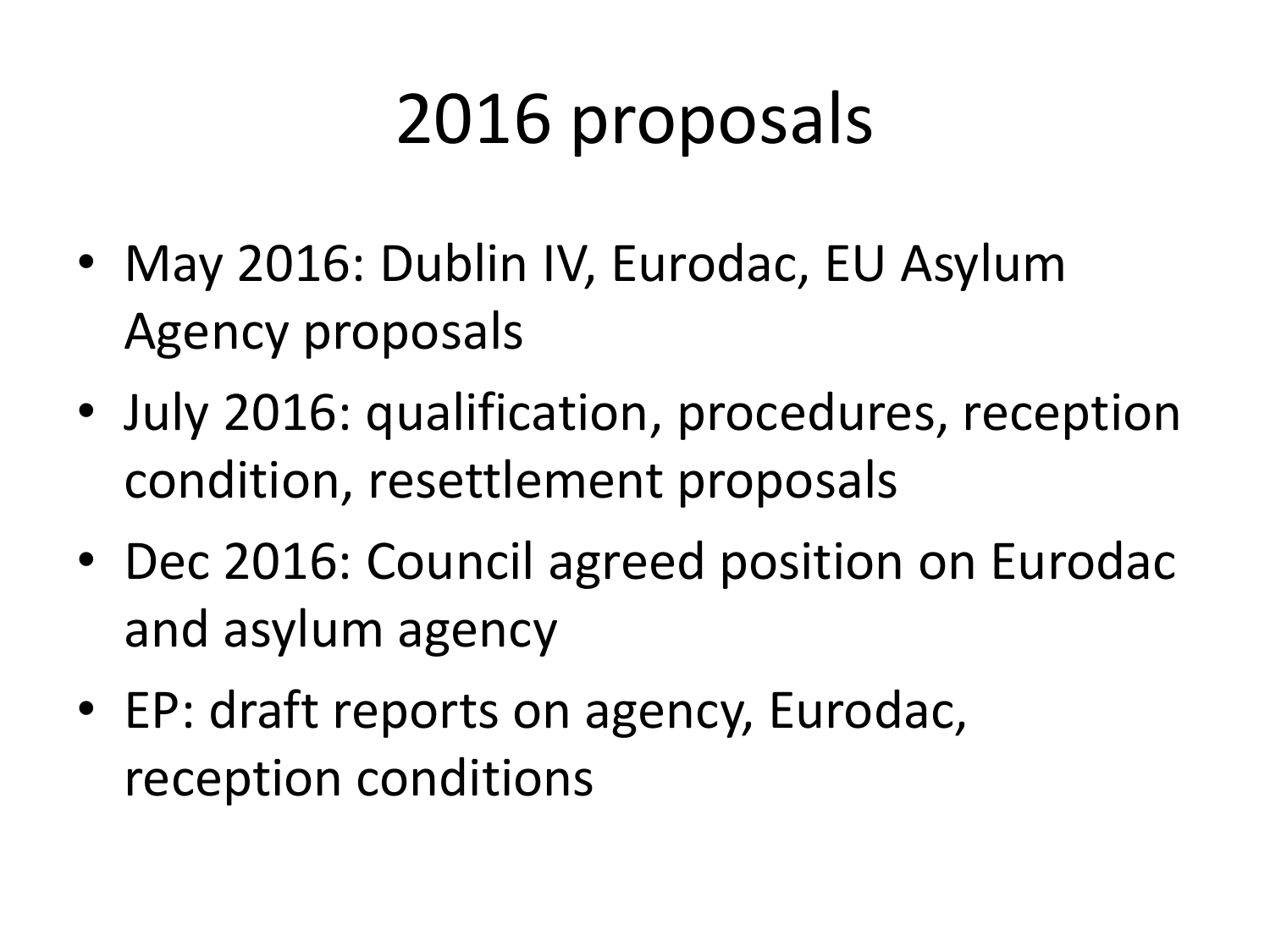- Remains a directive
- Higher standards still allowed, if compatible
- Wider definition 'material reception conditions' – includes sanitary products
- Information about benefits when application lodged – not up to 15-day wait
- Use a standard form for information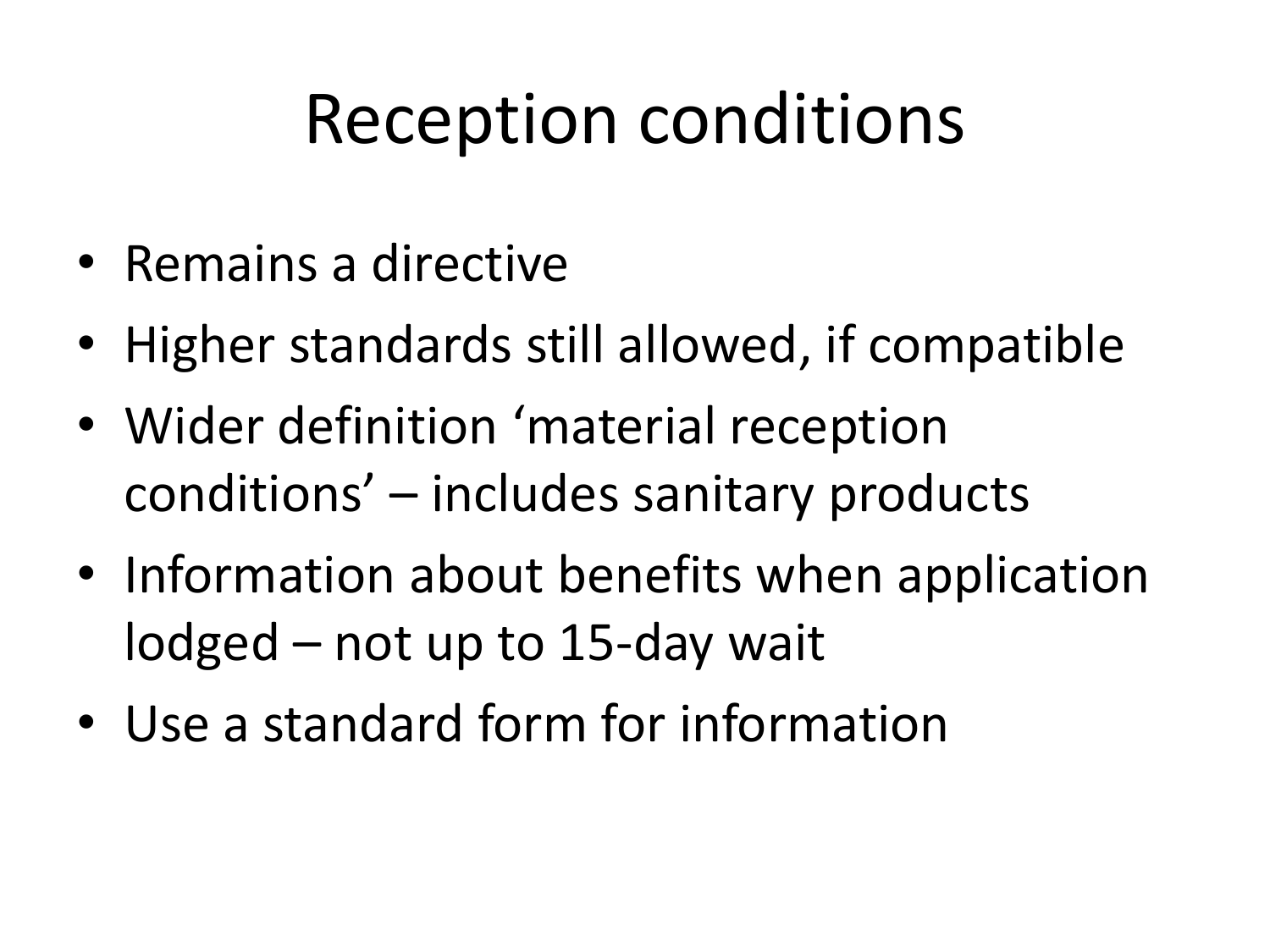- Travel documents only issued in emergency
- Obligation to **limit residence** now including risk of absconding (in particular Dublin cases), swift processing
- Benefits linked to this obligation
- Obligation to report if risk of absconding
- Link to **new detention ground**: if noncompliance with residence condition & risk of absconding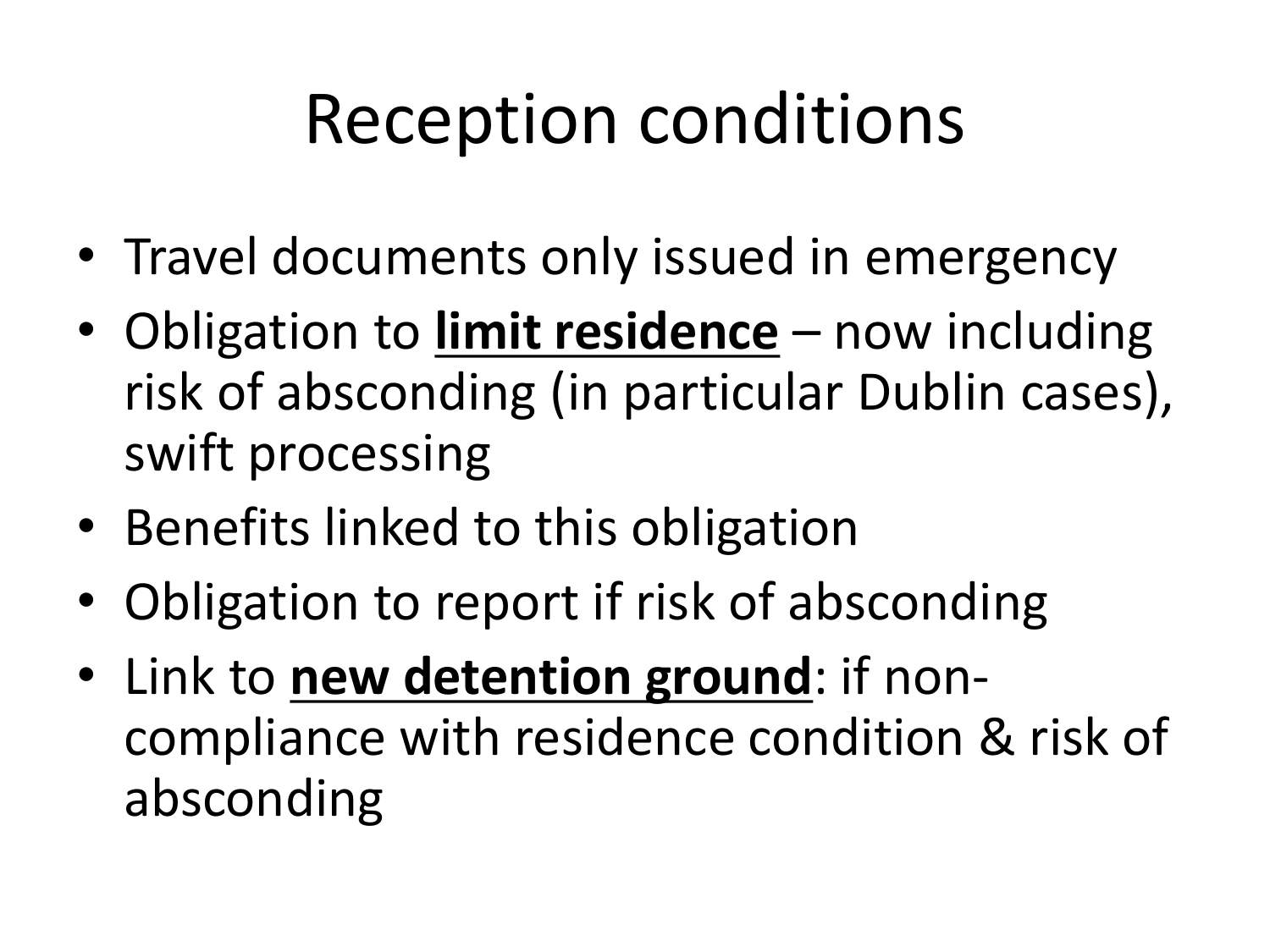- **Employment**: waiting period cut from 9 months to 6; but not if procedure accelerated
- Slightly narrower labour market preference
- New: equal treatment re working conditions etc
- **Benefits**: proportionality if refund or contribution etc required – Danish case
- All types of housing must be 'adequate standard of living', not just accom centres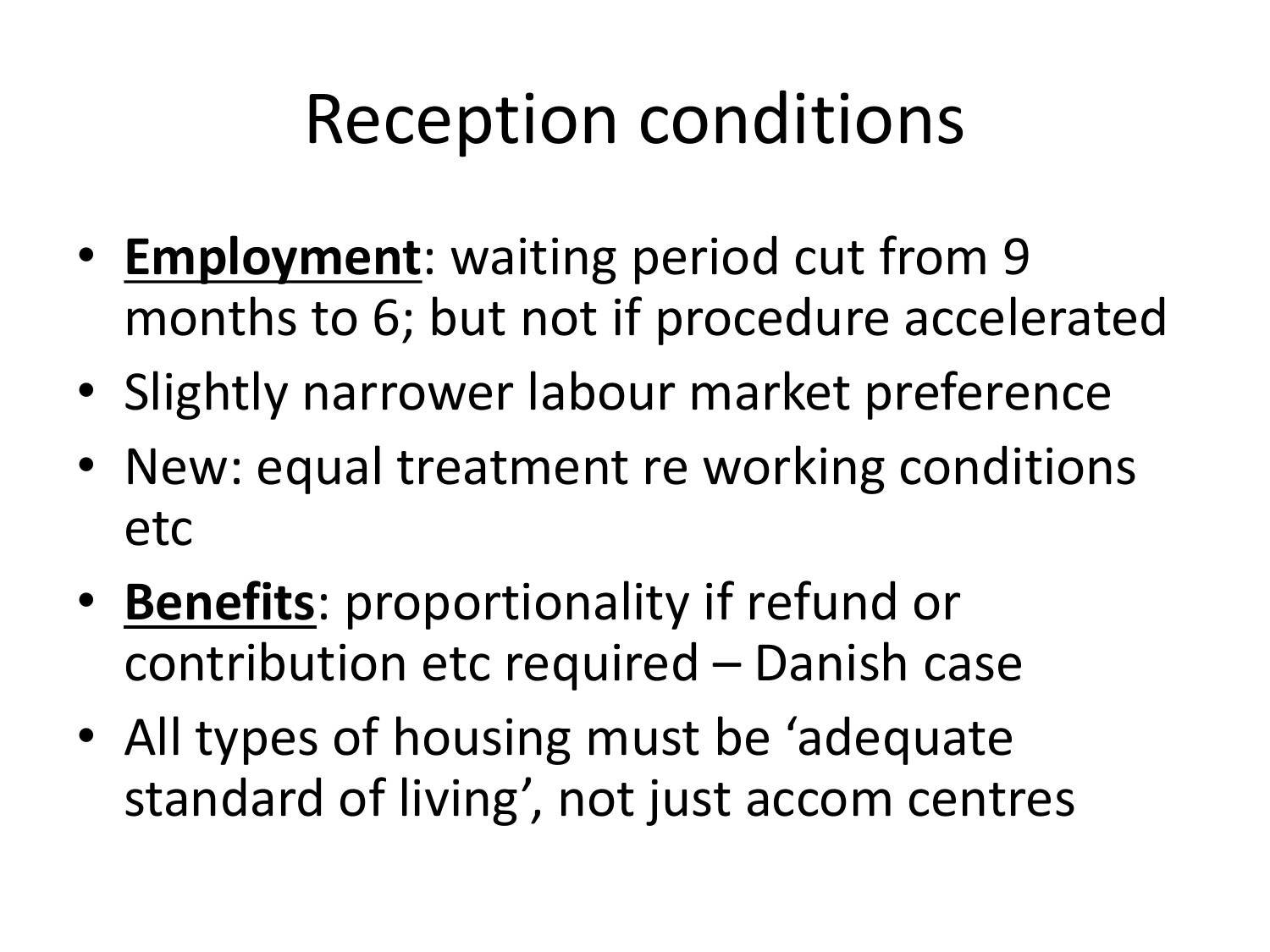- Must prevent sexual assault all types of housing, not just some
- **Dublin cases** no benefits except 'dignified standard of living', 'educational activities', health care
- NB violates Charter *CIMADE and GISTI* (ECJ)
- **Reduction/withdrawal of benefits**: can punish by giving in-kind only; many more grounds
- New clause on contingency planning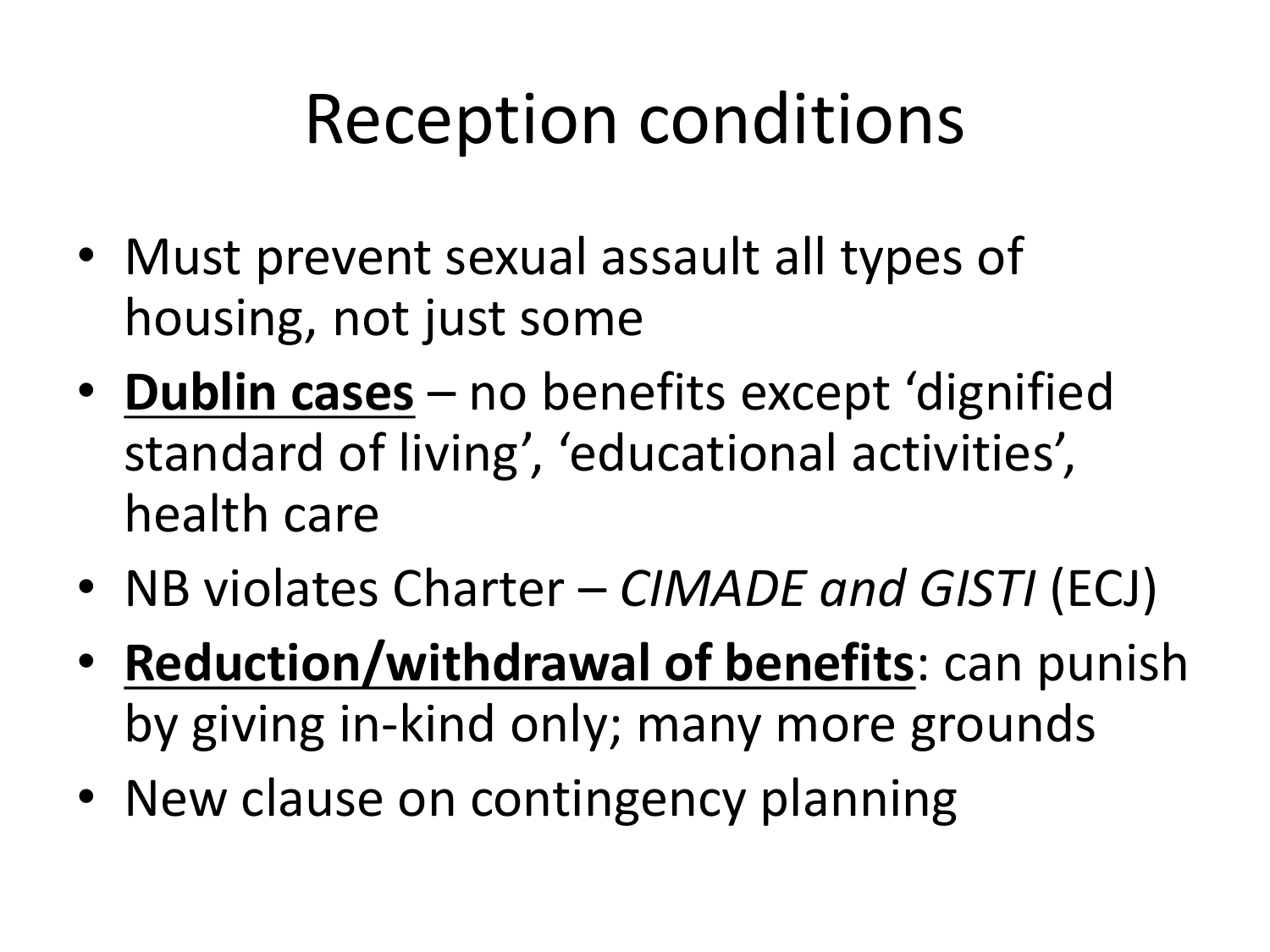- Directive turned into regulation
- Full harmonisation although national humanitarian status allowed if no confusion
- Most options removed
- Art 5.3: exception to 'sur place' applications re self-created situations in host State now mandatory, applies to SP also
- Art 6: list of persecutors is exhaustive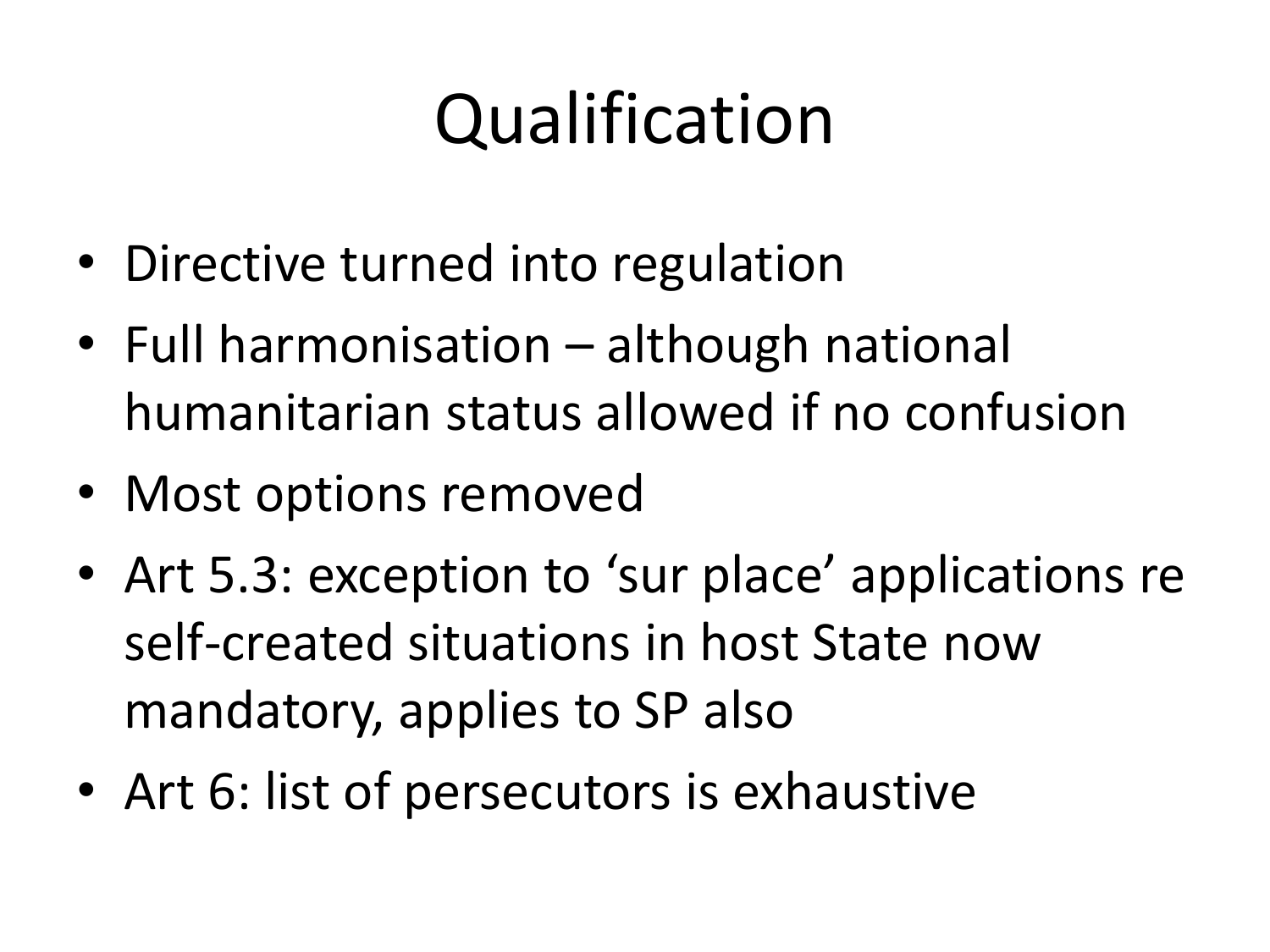- Art 7.3 actors of protection must also consider EU agency country of origin information and common analysis
- Art  $8$  internal protection alternative becomes mandatory
- New 8.2 procedural rules
- Use EU agency country of origin info
- New 8.4 consider individual circumstances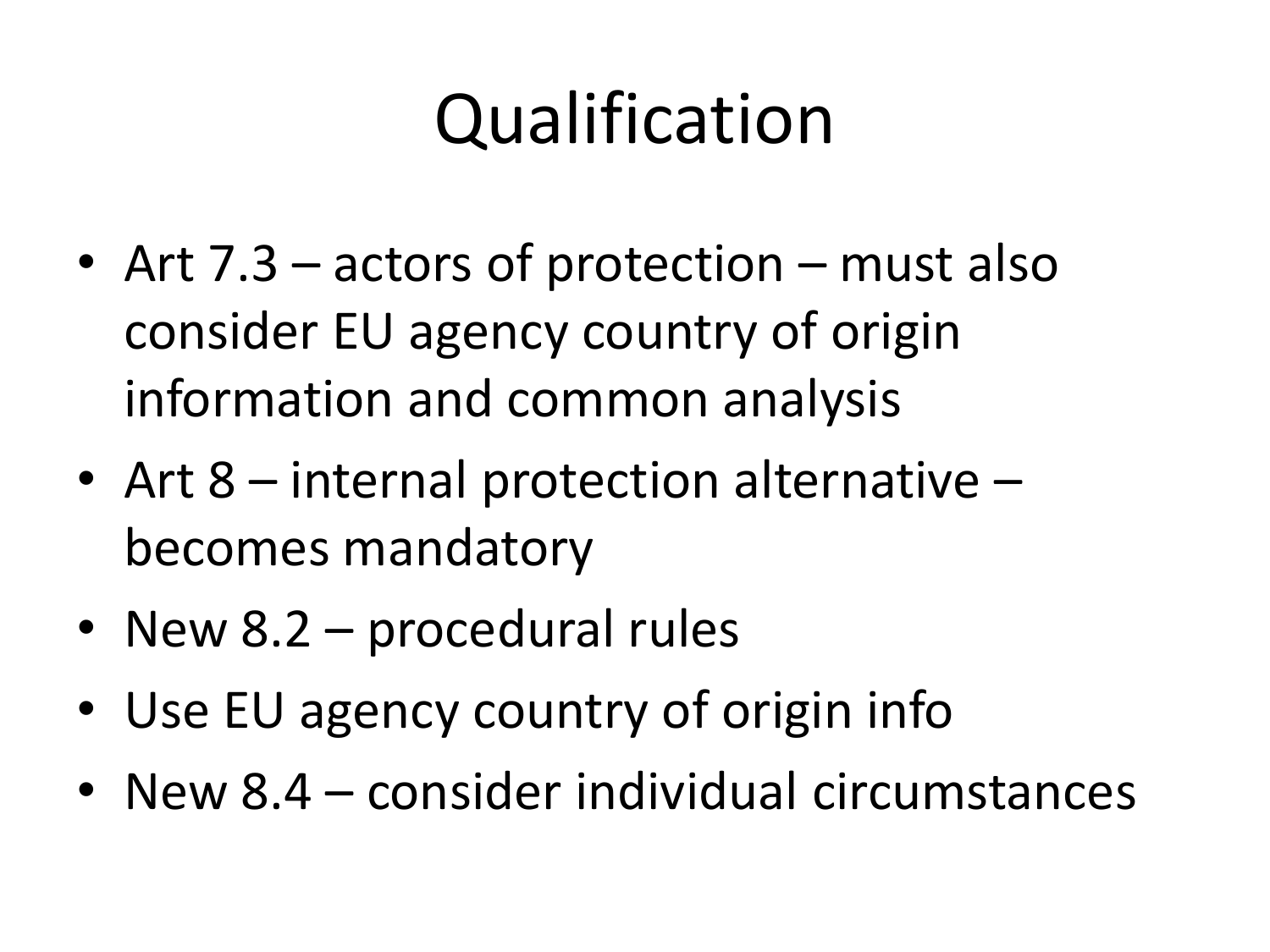- Art 10 Convention grounds: implicitly MS must insist on both parts of 'particular social group' test being met ('innate characteristic' and 'distinct identity')
- Can't demand 'discreetness' nb ECJ case law
- Art 11 cessation EU agency & UNCHR info
- Art 12 exclusion new paras reflect case law
- Art 14 mandatory revocation if GC exceptions to non-refoulement apply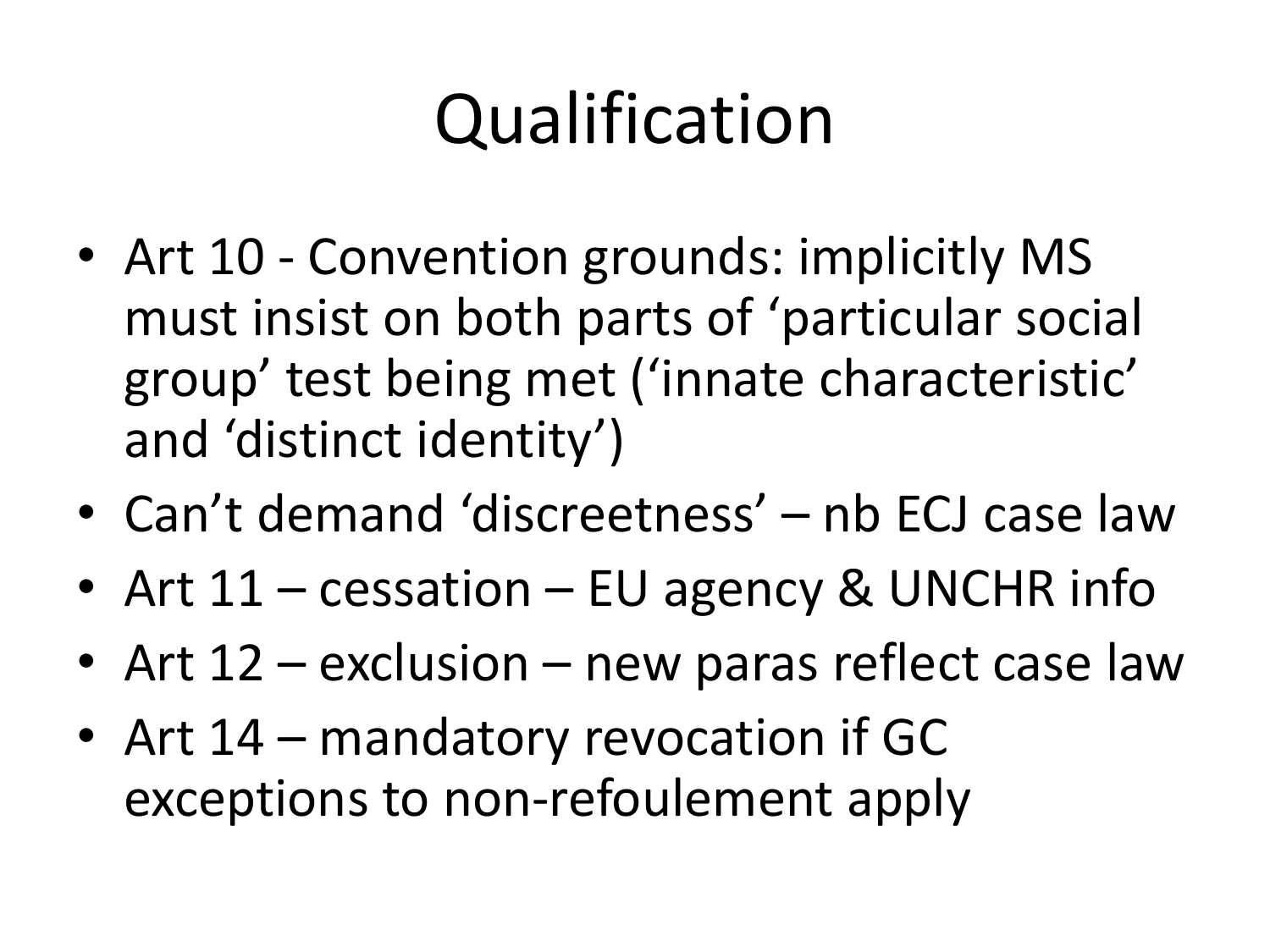- Art 14.5 3 month delay revocation in cases of cessation – normal migration law may apply
- Art 15 new must review status if situation changes, when first renewing permit
- **Subsid protection**: one optional exclusion clause becomes mandatory
- Changes matching refugee clauses except checks on first two renewals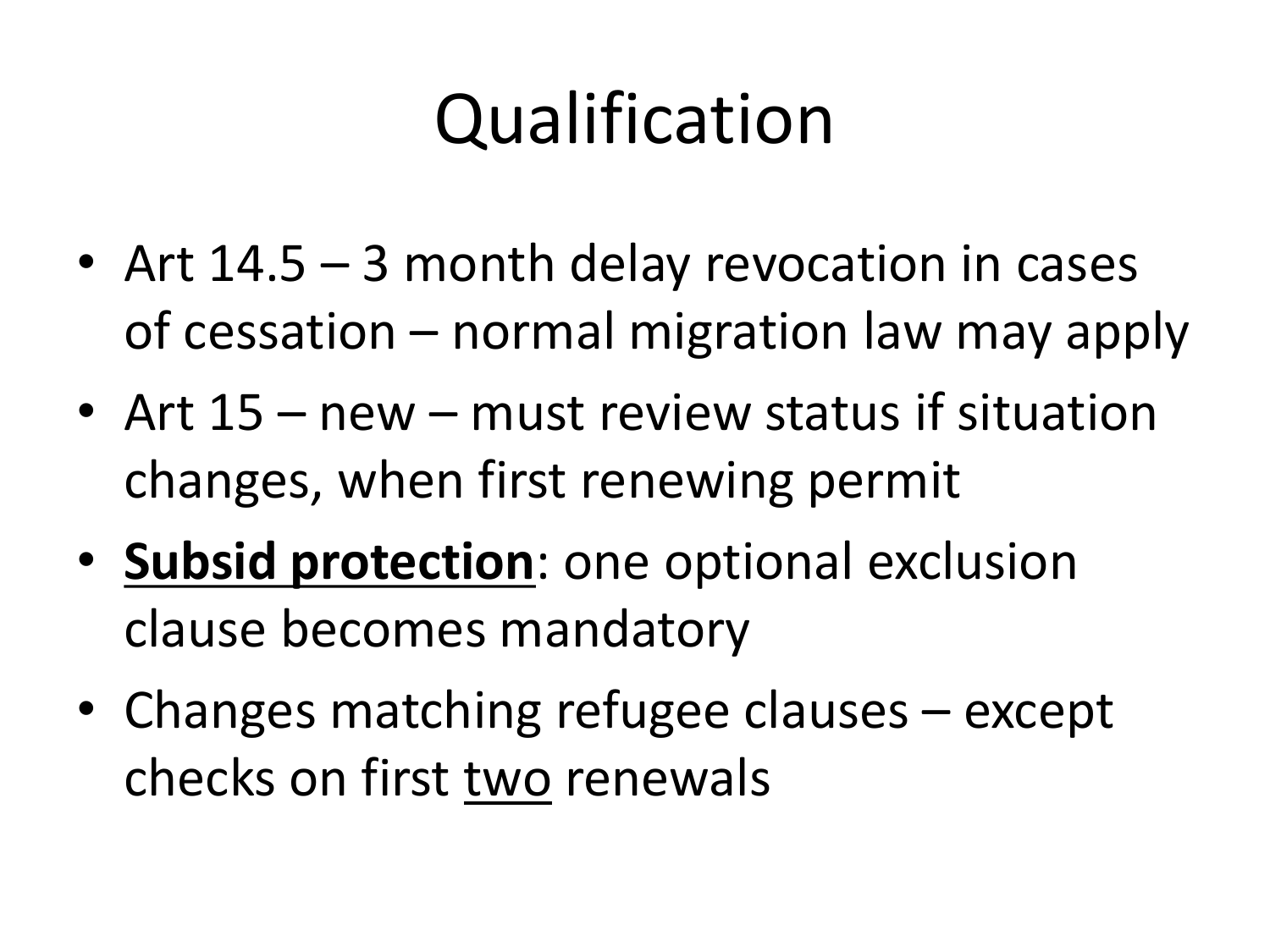- **Content** Art 22.3: need residence permit to get employment or social security – overturns ECJ case law [ditto family members, Art 25]
- Art 24 standard form re benefits of status
- Art 26 residence permits: 30 day deadline to issue; standard format used; renewable for standard 3 year period; family members match; SP permits shorter period; link to revocation and refoulement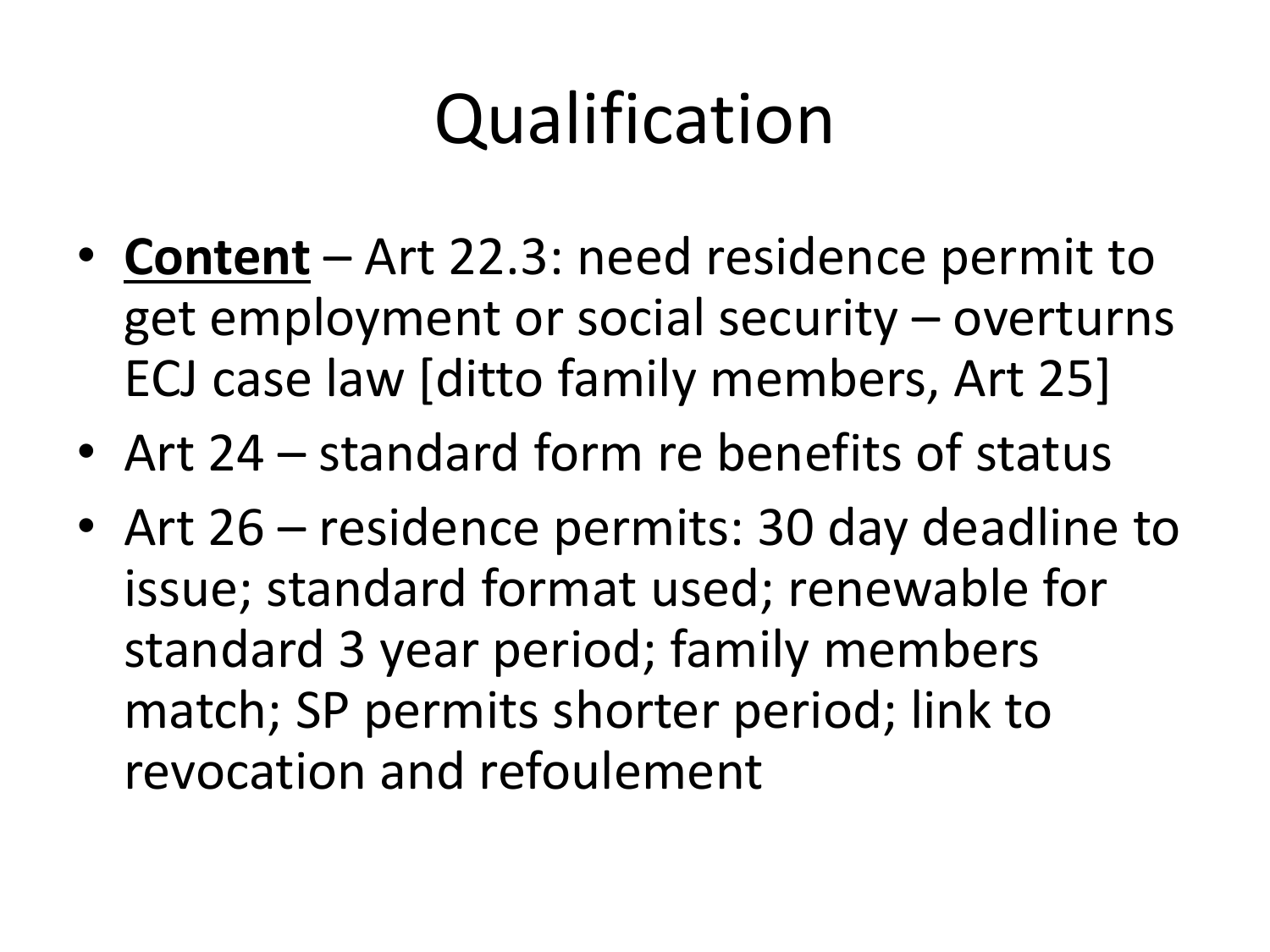- Art 27 travel documents standard format and validity period of 1 year minimum
- Arts 28 & 34 revised clause on movement and benefits – reflect ECJ case law
- Art 29 no movement between MS without prejudice other EU law and Schengen rules – nb status 'valid throughout the Union'?
- Art 32 equal treatment prior learning & experience
- Integration may be compulsory; repatriation assistance compulsory if beneficiary consents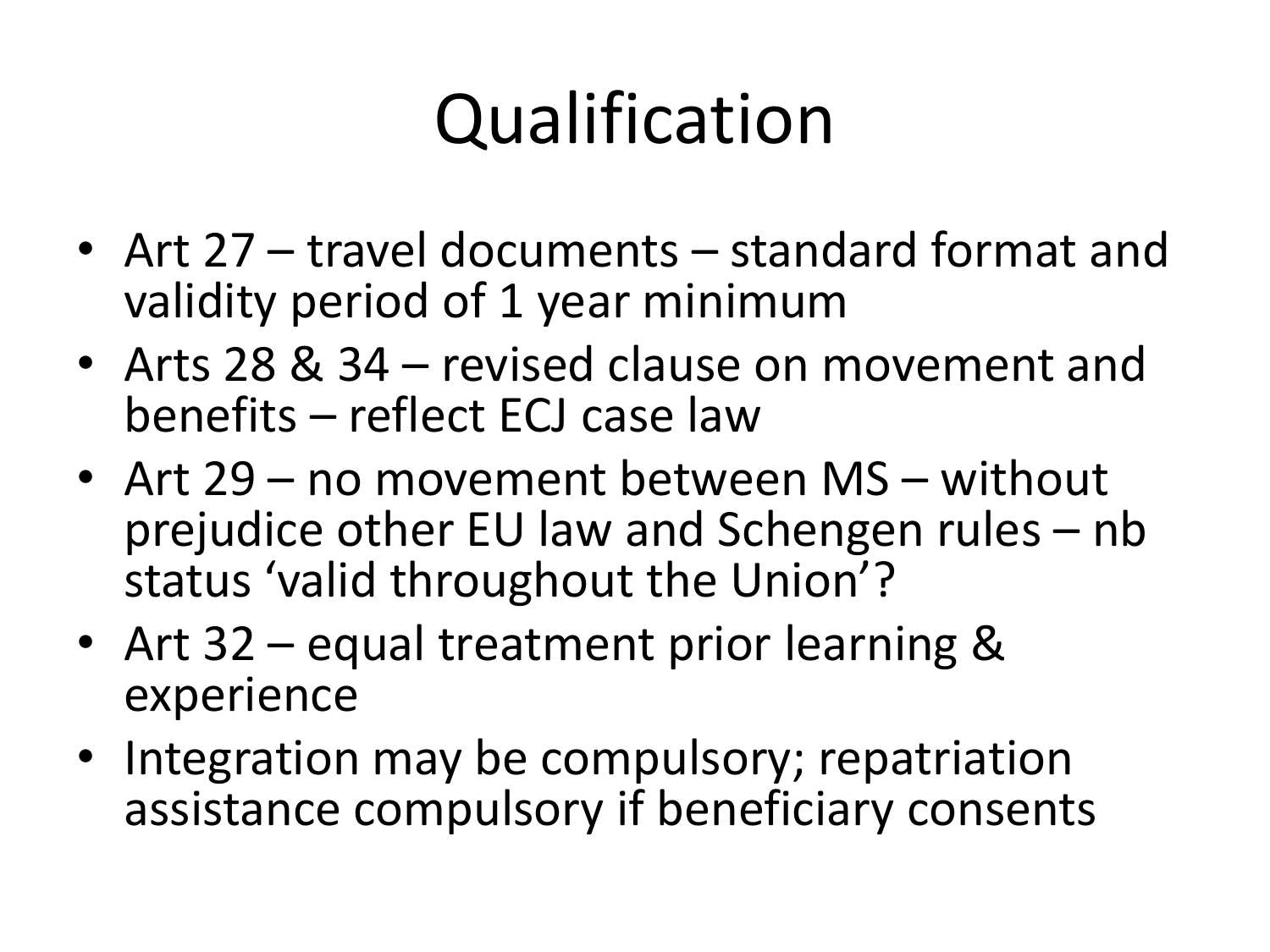- Replacement by regulation
- most options removed
- 'More favourable provisions' option removed
- **Streamlined process**: time limit to lodge applications; time limits for accelerated or inadmissible cases; time limits on appeals
- **Rights and obligations**: more obligations for asylum-seekers; possible uniform format for document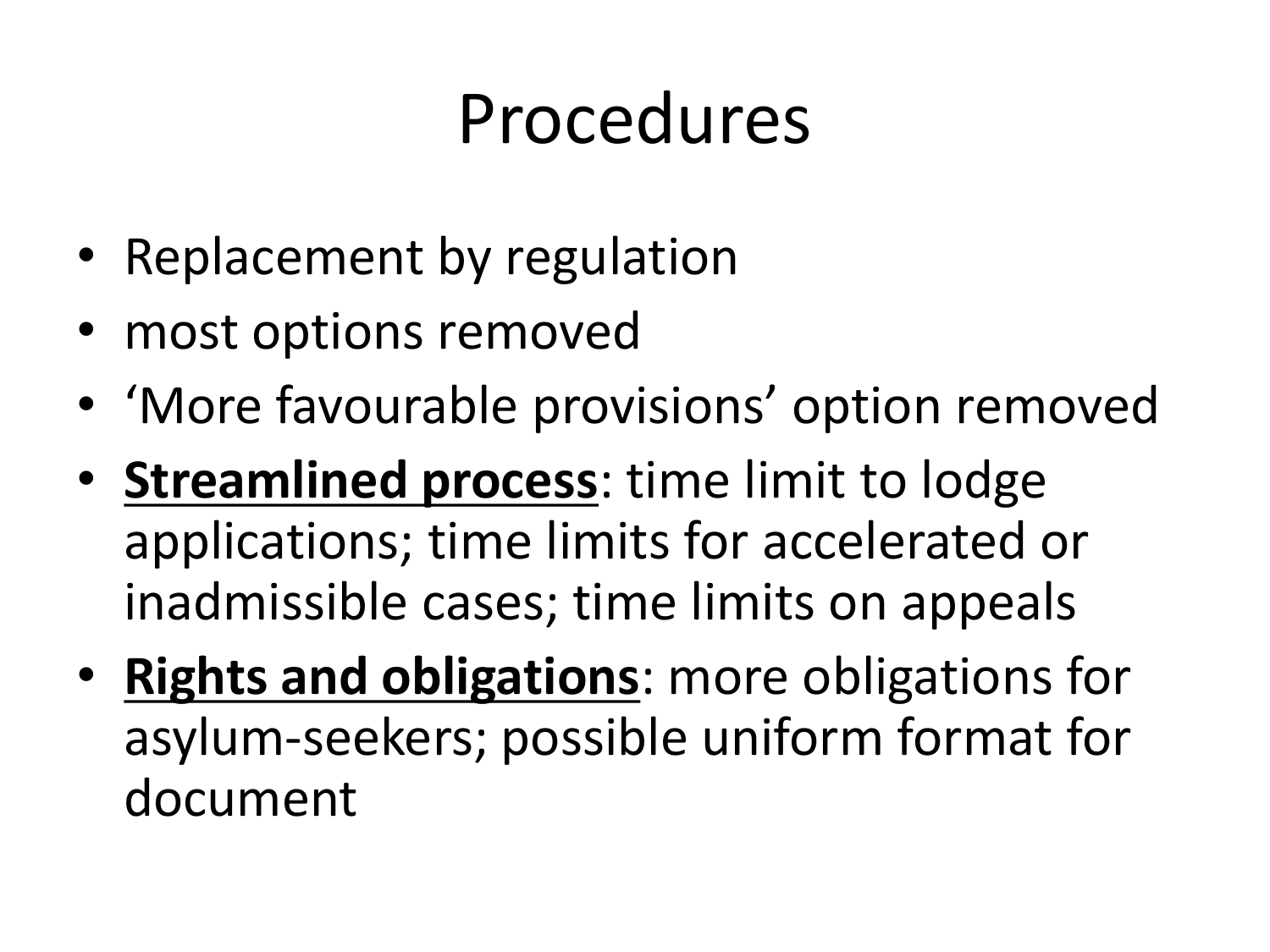- **Guarantees**: stronger right to legal aid, recording of interviews
- **Admissibility**: Becomes mandatory for 'first country of asylum' , 'safe third country'
- Rules widened, harmonised (ie new definition of 'sufficient protection', the 2nd FCA option)
- STC: less explicit re Convention refugee, more explicit re connection with state
- common EU STC list, 5 years national lists
- Some new safeguards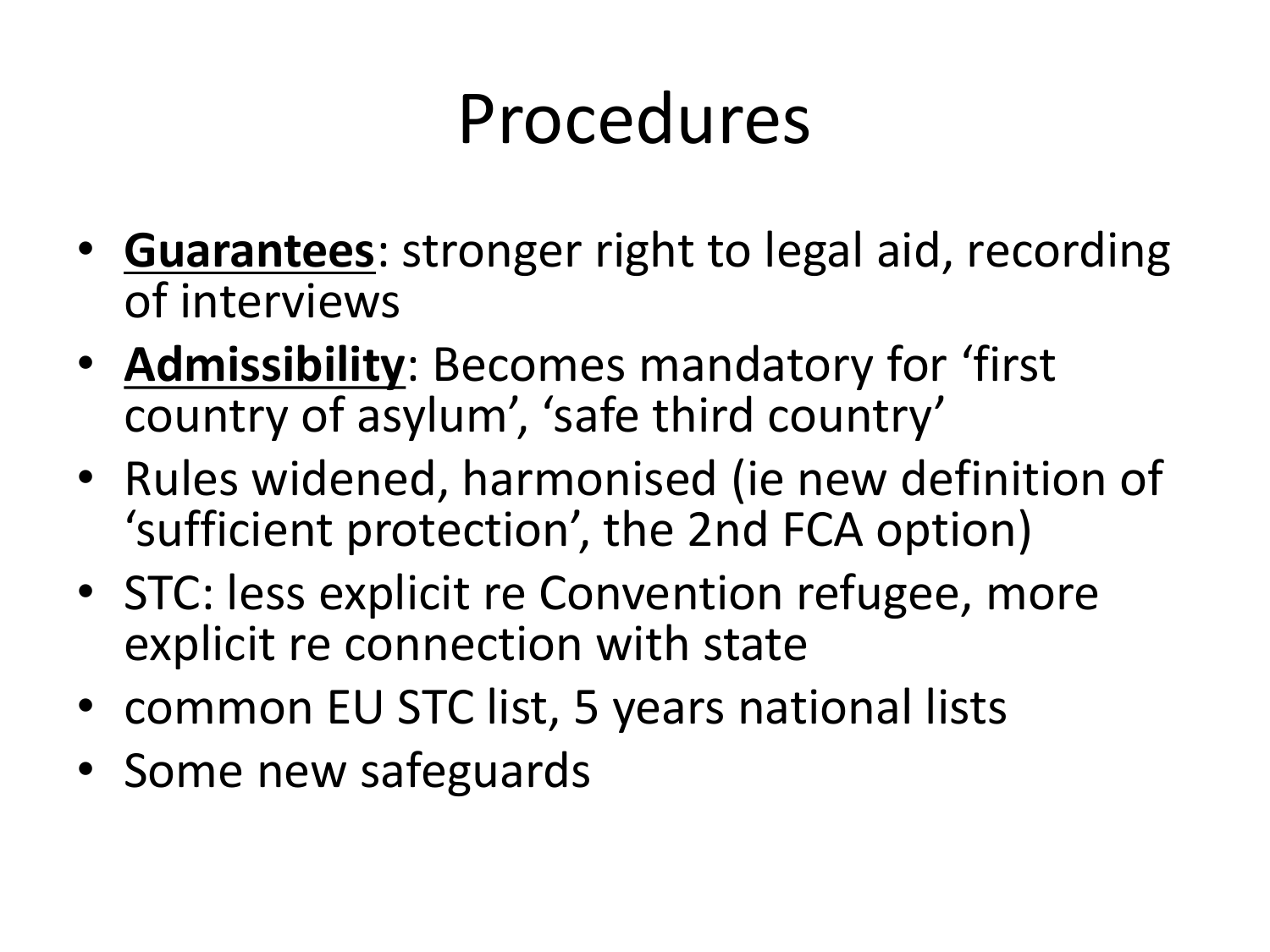- Links to Dublin IV proposal 'bottleneck' clause
- MS must first, before any Dublin criteria apply (even family criteria), examine inadmissibility on 'safe third country' or 'first country of asylum' grounds
- Also: MS must at same point fast-track if applicant's country of origin is 'safe' on standard EU list (as proposed in 2015)
- That MS is responsible for the application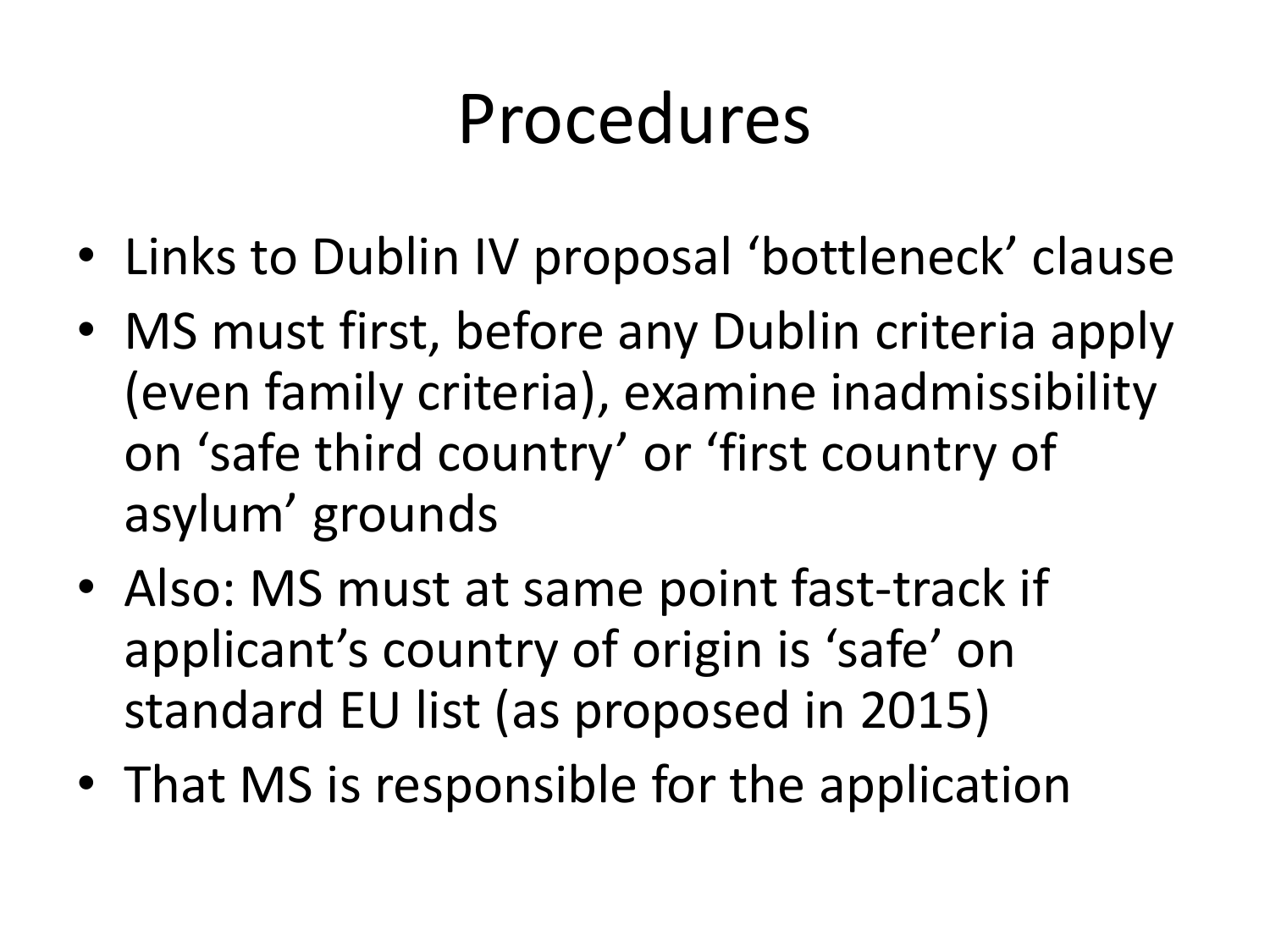- **Accelerated cases**: Now mandatory (not just optional) for 'safe country of origin' cases (Art 40)
- Not clear if list of accelerated cases is exhaustive (ditto current Directive)
- Two-month time limit to decide
- Authorities may switch to normal procedure if too complex
- Can apply to unaccompanied minors re SCO cases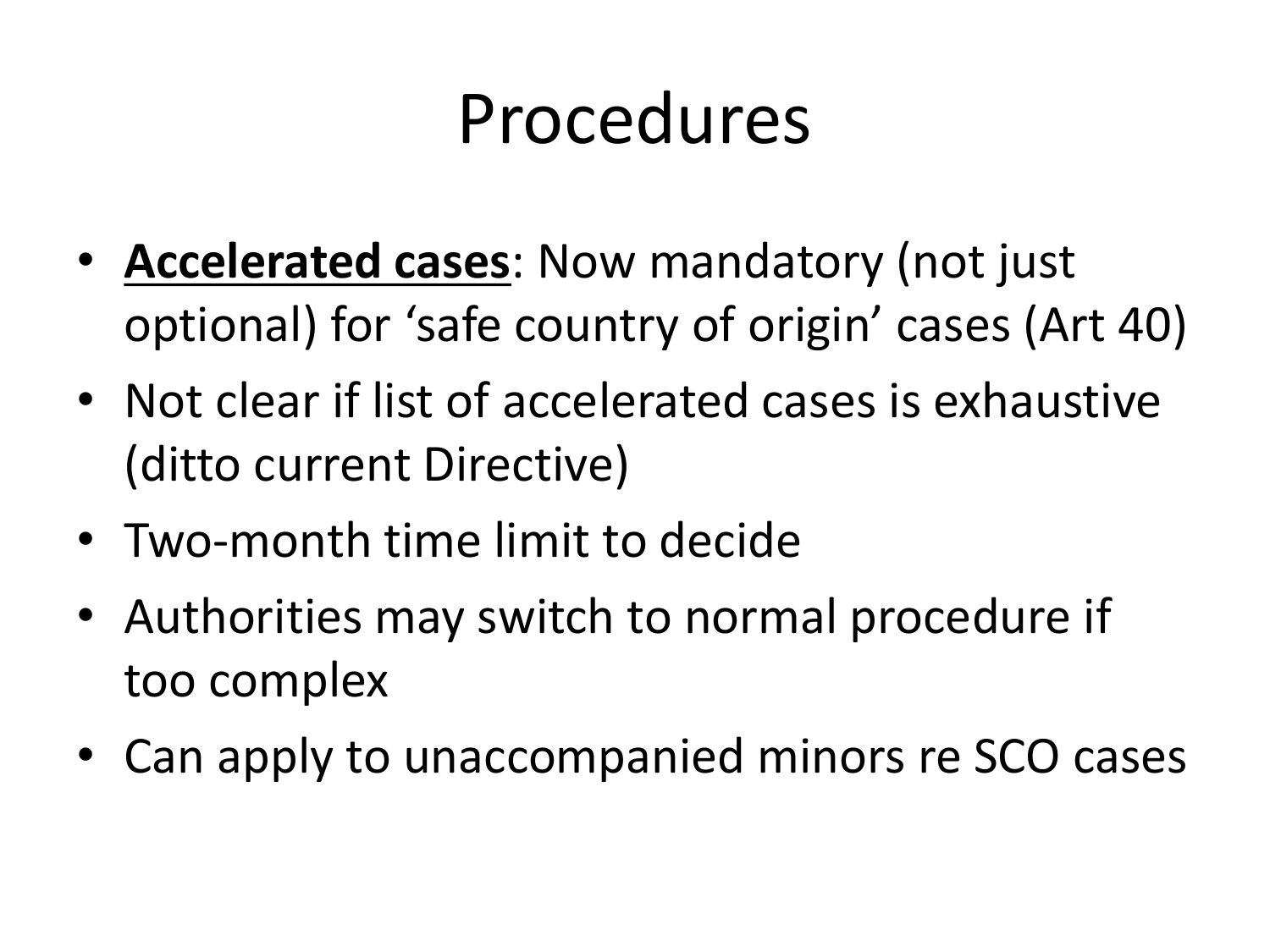- **Safe country of origin**: still optional
- Common EU list 5 years to phase out national lists
- NB 2015 proposal on Western Balkans and **Turkey**